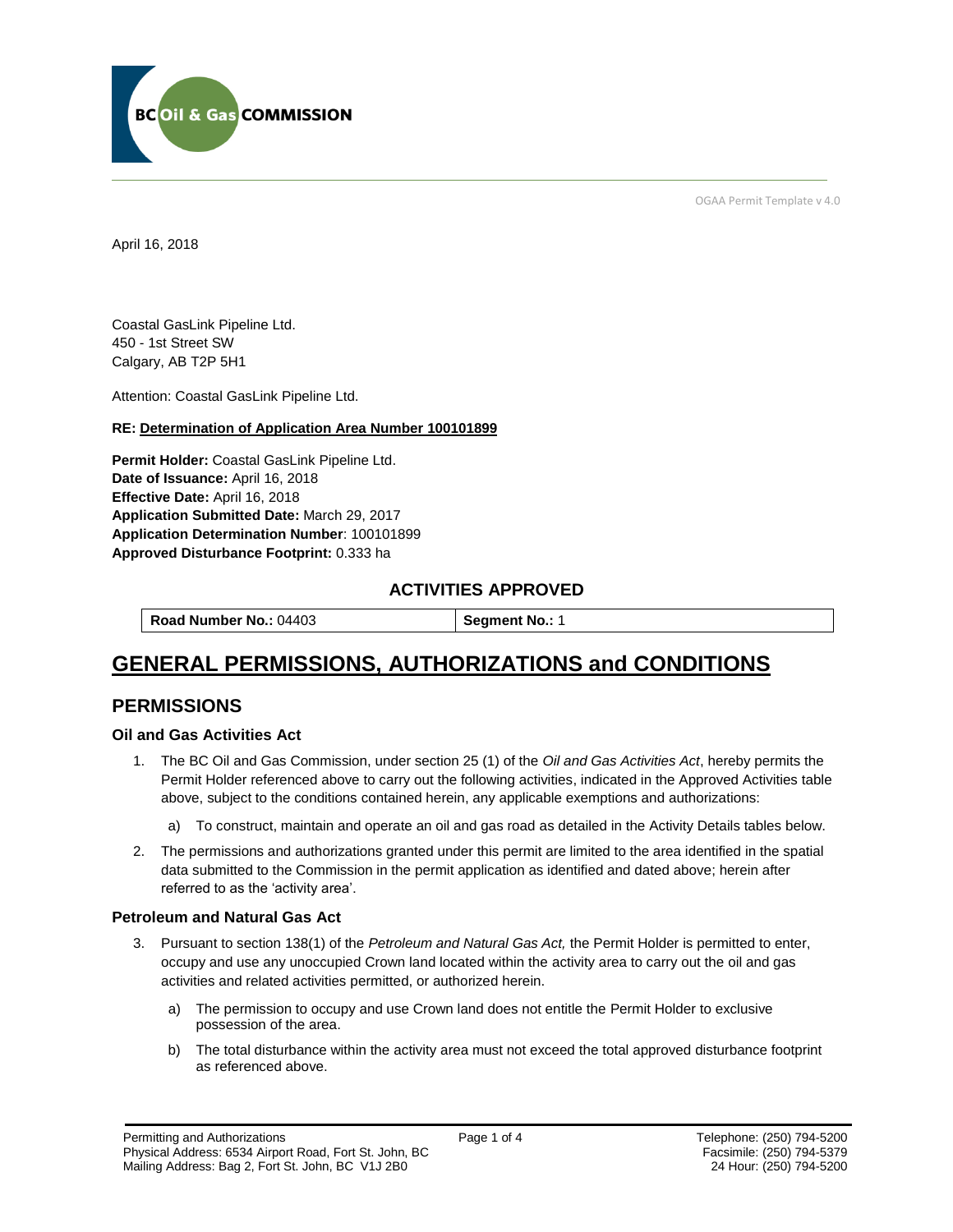# **AUTHORIZATIONS**

#### **Forest Act**

4. The Commission, pursuant to section 47.4 of the *Forest Act*, hereby authorizes the removal of Crown timber from the activity area under the cutting permits associated with the Master Licence(s) as follows:

**[Master Licence to Cut No.:](#page-0-0)** M02343

**[Cutting Permit No.:](#page-0-0)** 32

**[Timber Mark No.:](#page-0-0)** MTC146

**[Total New Cut:](#page-0-0)** 0.33 ha

**[Forest District](https://ams-crd.bcogc.ca/crd/)**: (DND) Nadina Natural Resource District

**[Region:](#page-0-1)** Interior

5. The cutting permits are deemed spent upon the submission of the post-construction plan or upon either the cancellation or expiry of the activities authorized under the permit.

# **CONDITIONS**

### **Notification**

- 6. Within 60 days of the completion of construction activities under this permit, the Permit Holder must submit to the Commission a post-construction plan as a shapefile and PDF plan accurately identifying the location of the total area actually disturbed under this permit. The shapefile and plan must be submitted via
- 7. The Permit Holder must notify any First Nations who may have aboriginal interests identified, as per the BC First Nations Consultative Areas Database, a minimum of five (5) working days prior to commencement of construction.
- 8. The permit holder must notify Wet'suwet'en First Nation a minimum of five (5) days prior to commencement of construction activities.
- 9. The permit holder must notify Cheslatta Carrier Nation a minimum of five (5) days prior to commencement of construction activities.
- 10. The permit holder must notify Skin Tyee Nation a minimum of five (5) days prior to commencement of construction activities
- 11. The permit holder must notify Carrier Sekani Tribal Council a minimum of five (5) days prior to commencement of construction activities.
- 12. The permit holder must notify Nee Tahi Buhn Indian Band a minimum of five (5) days prior to commencement of construction activities.
- 13. The permit holder must notify Stellat'en First Nation a minimum of five (5) days prior to commencement of construction activities.

#### **General**

- 14. The rights granted by this permit in relation to unoccupied Crown land are subject to all subsisting grants to or rights of any person made or acquired under the *Coal Act, Forest Act, Land Act, Mineral Tenure Act, Petroleum and Natural Gas Act, Range Act, Water Sustainability Act* or *Wildlife Act*, or any extension or renewal of the same.
- 15. The Permit Holder must not assign, sublicense or permit any person other than its employees, contractors or representatives to use or occupy any Crown land within the activity area, other than its employees, contractors or representatives, without the Commission's written consent.
- 16. The Permit Holder must ensure that any Crown land within the activity area is maintained in a condition so as to minimize hazards, including but not limited to hazards associated with storage of materials and equipment.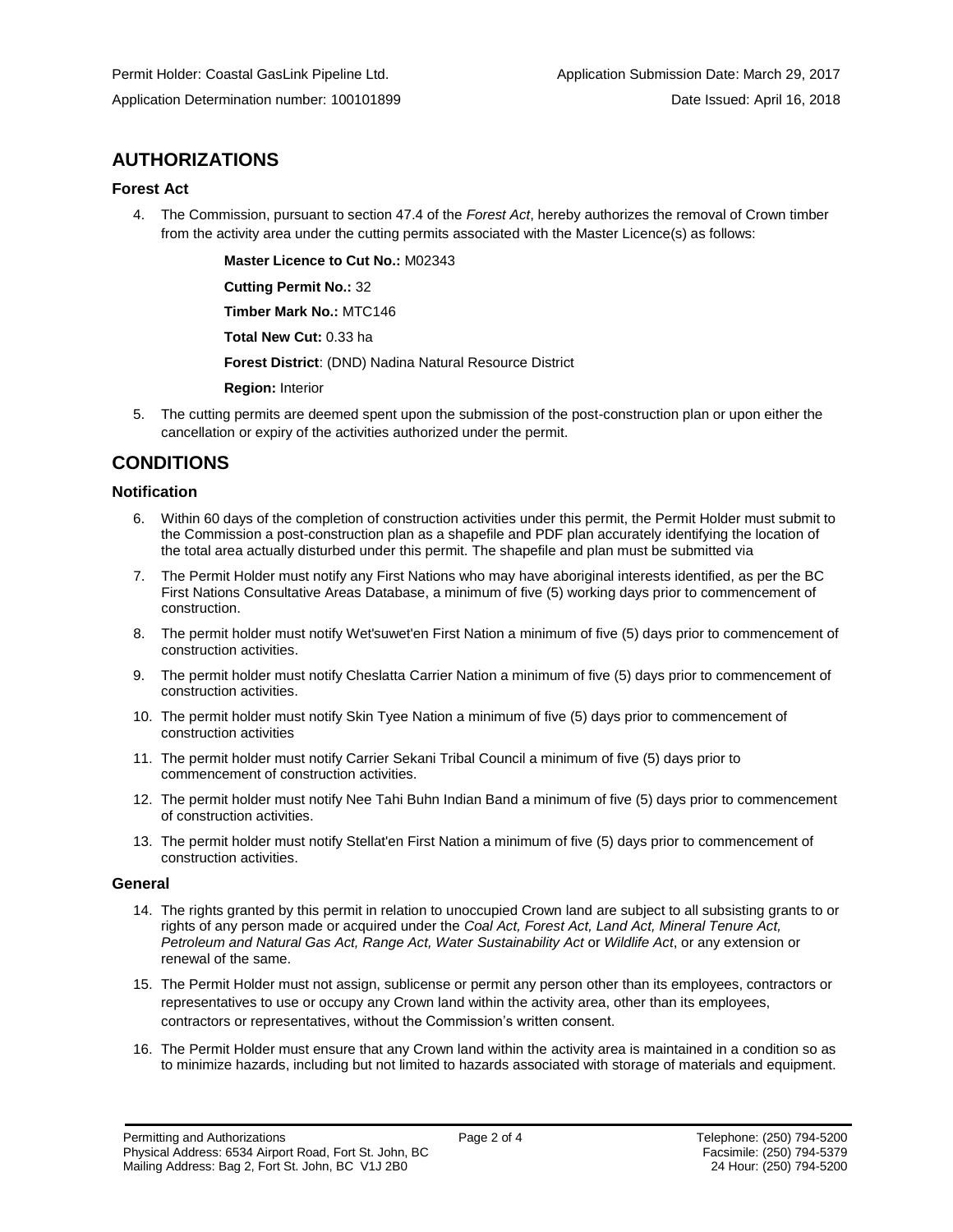17. The Permit Holder must ensure that any Crown land within the activity area is maintained free of garbage, debris and unused equipment.

#### **Environmental**

- 18. Construction activities must not result in rutting, compaction or erosion of soils that cannot be reasonably rehabilitated to similar levels of soil productivity that existed on the activity area prior to the construction activities taking place.
- 19. Any temporary access must be constructed and maintained in a manner that provides for proper surface drainage, prevents pooling on the surface, and maintains slope integrity.

#### **Clearing**

- 20. The Permit Holder is permitted to fell any trees located on Crown land within 1.5 tree lengths of the activity area that are considered to be a safety hazard according to *Workers Compensation Act* regulations and must be felled in order to eliminate the hazard. Trees or portions of these trees that can be accessed from the activity area without causing damage to standing timber may be harvested.
- 21. The holder of the cutting permit must pay to the government, stumpage and any waste billing determined in accordance with the terms of this authorization.
- 22. All harvested Crown Timber must be marked with the cutting permit's associated Timber Mark.
- 23. Stumpage for cutting permits falling within the Interior Area, as defined in the Interior Appraisal Manual (Manual) will be calculated in accordance with the Manual as amended from time to time. In the current version of the Manual, stumpage will be determined in accordance with Table 6-3 (volume based)
- 24. Any waste assessments applied under the Master Licence to Cut are subject to the merchantability specifications and monetary waste billing requirements in the Provincial Logging Residue and Waste Manual specific to the region associated with the Cutting Permit authorization.

#### **Archaeology**

- 25. If artifacts, features, materials or things protected under section 13(2) of the Heritage Conservation Act are identified the permit holder must, unless the permit holder holds a permit under section 12 of the Heritage Conservation Act issued by the Commission in respect of that artifact, feature, material or thing:
	- a) immediately cease all work in the vicinity of the artifacts, features, materials or things;
	- b) immediately notify the Commission and the Archaeology Branch of the Ministry of Forests, Lands and Natural Resource Operations
	- c) refrain from resuming work in the vicinity of the artifacts, features, materials or things except in accordance with an appropriate mitigation plan that has been prepared in accordance with the Heritage Conservation Act and approved by the Archaeology Branch of the Ministry of Forests, Lands and Natural Resource Operations.

# **ACTIVITY SPECIFIC DETAILS PERMISSIONS, and CONDITIONS**

## **ROAD**

#### **Land Area Number:** 100002922 **Road Number:** 04403 **Road Type:** Long-Term - All-Weather

### **ACTIVITY DETAILS**

**Seg No.:** 1 **Zone:** 09 **From: N** 6006944.983 **E** 651454.691 **To**: N 6007054.36 **E** 651530.227

*All permissions for this activity are subject to the following conditions:*